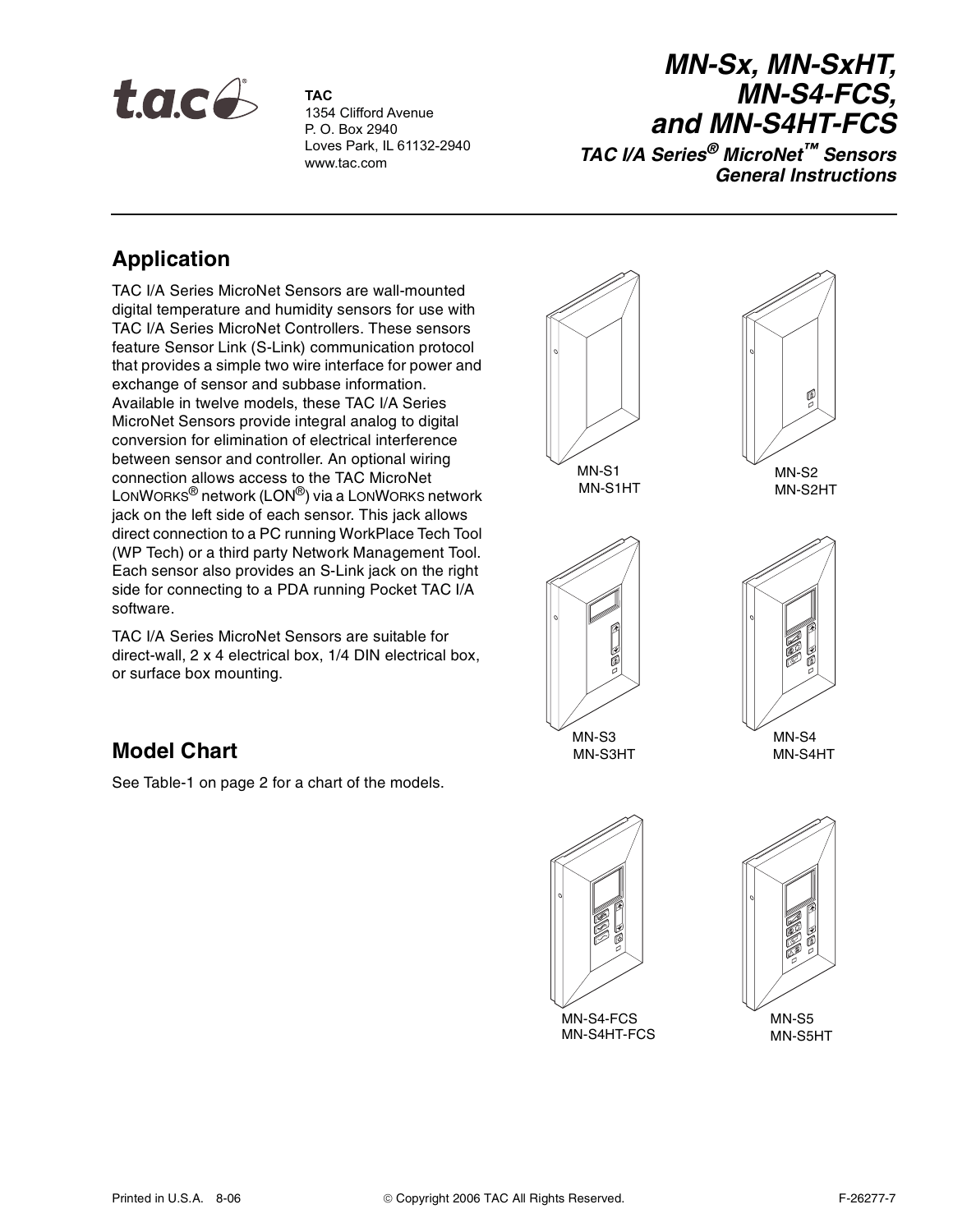### **Table-1 MN-Sxxx Model Chart.**

|                                     | Model                                     |                                                                                      |              | <b>Display</b>                                                                          |  |
|-------------------------------------|-------------------------------------------|--------------------------------------------------------------------------------------|--------------|-----------------------------------------------------------------------------------------|--|
| <b>Temperature</b><br><b>Sensor</b> | Temperature and<br><b>Humidity Sensor</b> | <b>Description</b>                                                                   | Keypad       |                                                                                         |  |
| MN-S1                               | MN-S1HT                                   | Sensor only                                                                          | None         | None                                                                                    |  |
| MN-S <sub>2</sub>                   | MN-S2HT                                   | Sensor with override                                                                 | One-button   | <b>LED Override Status Indication</b>                                                   |  |
| $MN-S3b$                            | MN-S3HT <sup>b</sup>                      | Sensor with setpoint adjustment and override                                         | Three-button | Digital LCD <sup>a</sup> and LED Override Status<br>Indication                          |  |
| $MN-S4^b$                           | MN-S4HT <sup>b</sup>                      | Sensor with setpoint, override, and controller<br>mode functions                     | Six-button   | Digital LCD <sup>c</sup> and LED Override Status<br>Indication                          |  |
| MN-S4-FCS <sup>b</sup>              | MN-S4HT-FCS <sup>b</sup>                  | Sensor with setpoint, On/Off and Fan speed<br>functions                              | Six-button   | Digital LCD <sup>c</sup> and LED Fan Status<br>Indication                               |  |
| MN-S5 <sup>b</sup>                  | MN-S5HT <sup>b</sup>                      | Sensor with setpoint, override, controller mode<br>functions, and emergency heat key | Seven-button | Digital LCD <sup>c</sup> , LED Override Status, and<br><b>Emergency Heat Indication</b> |  |

a LCD displays value and setpoint.<br><sup>b</sup> Allows viewing of alarms and diagnostics.<br><sup>c</sup> LCD displays values, setpoints, and controller mode functions.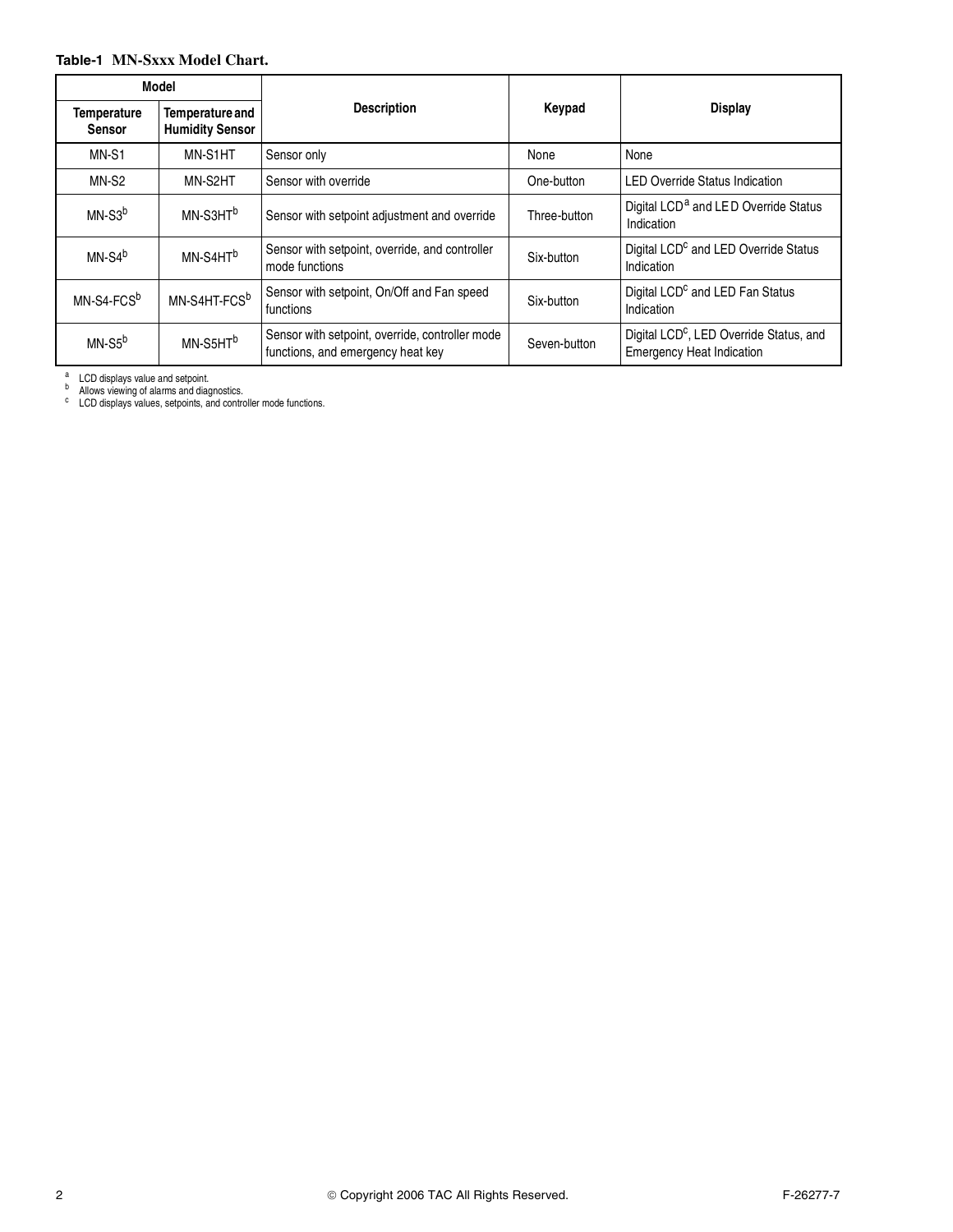# **Applicable Documentation**

| <b>F-Number</b> | <b>Description</b>                                                                                                    | <b>Audience</b>                                                                                     | <b>Purpose</b>                                                                                                                                                                                                                                         |
|-----------------|-----------------------------------------------------------------------------------------------------------------------|-----------------------------------------------------------------------------------------------------|--------------------------------------------------------------------------------------------------------------------------------------------------------------------------------------------------------------------------------------------------------|
| F-26266         | TAC I/A Series MicroNet<br>100, 150, and 200 Series<br><b>Controllers Installation</b><br>Instructions                | <b>Application Engineers</b><br>Installers<br>Service Personnel<br>Start-up Technicians             | Provides step-by-step mounting and installation instructions for the<br>TAC I/A Series MicroNet 100, 150, and 200 Series Controllers.<br>Also includes checkout and LED indication sections.                                                           |
| F-26617         | TAC I/A Series MicroNet<br>50 Series Controllers<br>Installation Instructions                                         | <b>Application Engineers</b><br>Installers<br>Service Personnel<br>Start-up Technicians             | Provides step-by-step mounting and installation instructions for the<br>TAC I/A Series MicroNet 50 Series Controller. Also includes<br>checkout and LED indication sections.                                                                           |
| F-26282         | TAC I/A Series MicroNet<br>VAV Series (MNL-V1RVx<br>and MNL-V2RVx)<br><b>Controllers Installation</b><br>Instructions | <b>Application Engineers</b><br>- Installers<br>Service Personnel<br>Start-up Technicians           | Provides step-by-step mounting and installation instructions for the<br>TAC I/A Series MicroNet MNL-V1RVx and MNL-V2RVx VAV<br>Controllers. Also includes checkout and LED indication sections.                                                        |
| F-26284         | TAC I/A Series MicroNet<br>VAV Series (MNL-V3RVx)<br><b>Controller Installation</b><br>Instructions                   | <b>Application Engineers</b><br>Installers<br>$\equiv$<br>Service Personnel<br>Start-up Technicians | Provides step-by-step mounting and installation instructions for the<br>TAC I/A Series MicroNet MNL-V3RVx VAV Controller. Also includes<br>checkout and LED indication sections.                                                                       |
| F-26887         | <b>TAC I/A Series MicroNet</b><br>Fan Coil Controllers with<br>High Voltage Relay(s)<br>Installation Instructions     | <b>Application Engineers</b><br>Installers<br>Service Personnel<br>Start-up Technicians             | Provides step-by-step mounting and installation instructions for the<br>TAC I/A Series MicroNet MNL-11RF2 and MNL-13RF2 Controllers.<br>Includes instructions for network wiring, installation on a LONWORKS<br>network, checkout, and LED indication. |
| F-26580         | <b>TAC I/A Series WorkPlace</b><br><b>Tech Tool Engineering</b><br>Guide (for version 3.1)                            | <b>Application Engineers</b><br>Installers<br>Service Personnel<br>Start-up Technicians             | Provides engineering and technical information for applying and<br>using all aspects of WorkPlace Tech Tool, version 3.1 software.                                                                                                                     |
| F-26988         | <b>TAC I/A Series WorkPlace</b><br>Tech Tool 3.2 Engineering<br>Guide                                                 | <b>Application Engineers</b><br>- Installers<br>Service Personnel<br>Start-up Technicians           | Provides engineering and technical information for applying and<br>using all aspects of WorkPlace Tech Tool, version 3.2 software.                                                                                                                     |
| F-27254         | TAC I/A Series WorkPlace<br>Tech Tool 4.0 Engineering<br>Guide                                                        | <b>Application Engineers</b><br>Installers<br>Service Personnel<br>Start-up Technicians             | Provides engineering and technical information for applying and<br>using all aspects of WorkPlace Tech Tool, version 4.0 software.                                                                                                                     |
| F-26507         | <b>TAC I/A Series MicroNet</b><br>System Engineering Guide                                                            | <b>Application Engineers</b><br>Installers<br>Service Personnel<br>Start-up Technicians             | Provides engineering and technical information to assist in<br>designing a complete TAC MicroNet controller system using<br>different architectures, components, and software.                                                                         |
| F-26304         | <b>TAC I/A Series WorkPlace</b><br>Tech Tool User's Guide (for<br>version 3.1)                                        | <b>Application Engineers</b><br>Installers<br>Service Personnel<br>Start-up Technicians             | Provides step-by-step instructions for using WorkPlace Tech Tool,<br>version 3.1 software.                                                                                                                                                             |
| F-26987         | TAC I/A Series WorkPlace<br>Tech 3.2 Tool User's Guide                                                                | <b>Application Engineers</b><br>- Installers<br>Service Personnel<br>Start-up Technicians           | Provides step-by-step instructions for using WorkPlace Tech Tool,<br>version 3.2 software.                                                                                                                                                             |
| F-27255         | TAC I/A Series WorkPlace<br>Tech 4.0 Tool User's Guide                                                                | <b>Application Engineers</b><br>Installers<br>Service Personnel<br>Start-up Technicians             | Provides step-by-step instructions for using WorkPlace Tech Tool,<br>version 4.0 software.                                                                                                                                                             |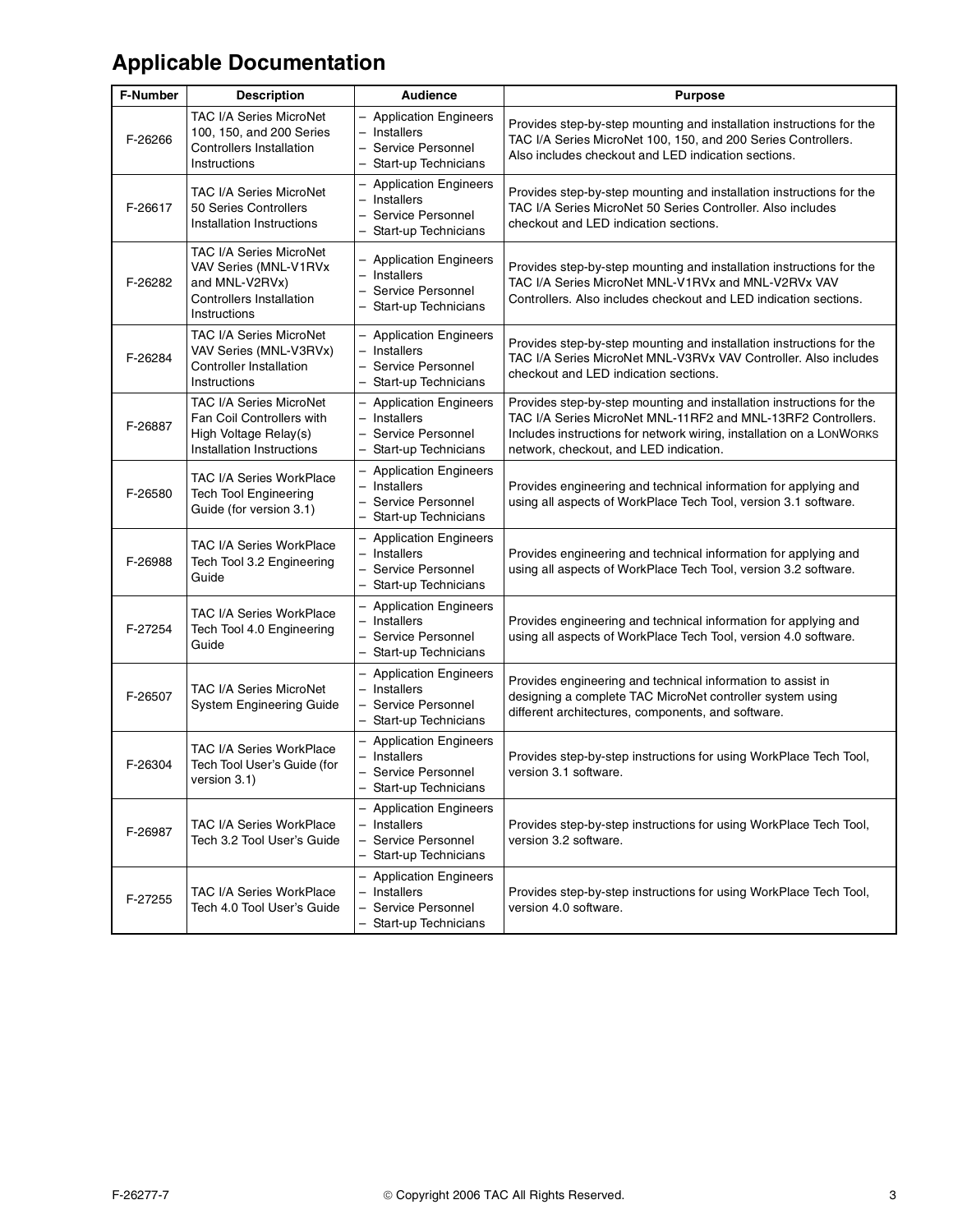# **Installation**

The TAC I/A Series MicroNet Sensor is packaged disassembled in one box and consists of three major parts:

- A pre-wirable base plate for wiring to the controller S-Link and TAC MicroNet LonWorks network (LON) connections
- An electronic assembly containing the sensors and associated circuitry
- A removable cover

damage upon receipt.

**Inspection Inspect** carton for damage. If damaged, notify carrier immediately. Inspect sensors for

**Requirements** (These items not provided)

- Installer must be a qualified technician
- Job wiring diagrams
- Tools:
	- Drill and bits for mounting screws
	- Level
	- Static protection wrist strap
- Two mounting screws (dry-wall anchors for direct-wall mount)
- Accessories (if required)
	- AT-1104 Cast aluminum guard with steel base plate
	- AT-1155 Clear plastic guard with solid and ring base, tumbler type key lock
	- AT-1163 Wire guard with steel base plate
	- MNA-STAT-1 Replacement covers (qty. 12)
	- MNA-STAT-2 Designer inserts for MN-S1 model (qty. 25)

## **Precautions General**



*Caution:* Disconnect power before installing or removing the cover.

Failure to observe this warning can damage the sensor.

- Follow Static Precautions when installing this equipment.
- Use copper conductors that are suitable for 167  $\degree$ F (75  $\degree$ C).
- Make all connections according to electrical wiring diagram, national and local electrical codes.

#### **Static Precautions**

Static charges damage electronic components. The microprocessor and associated circuitry are extremely sensitive to static discharge. Use the following precautions when installing, servicing, or operating the system.

- Work in a static-free area.
- Discharge static electricity by touching a known, securely grounded object.
- Use a wrist strap connected to earth ground when handling the controller's printed circuit board.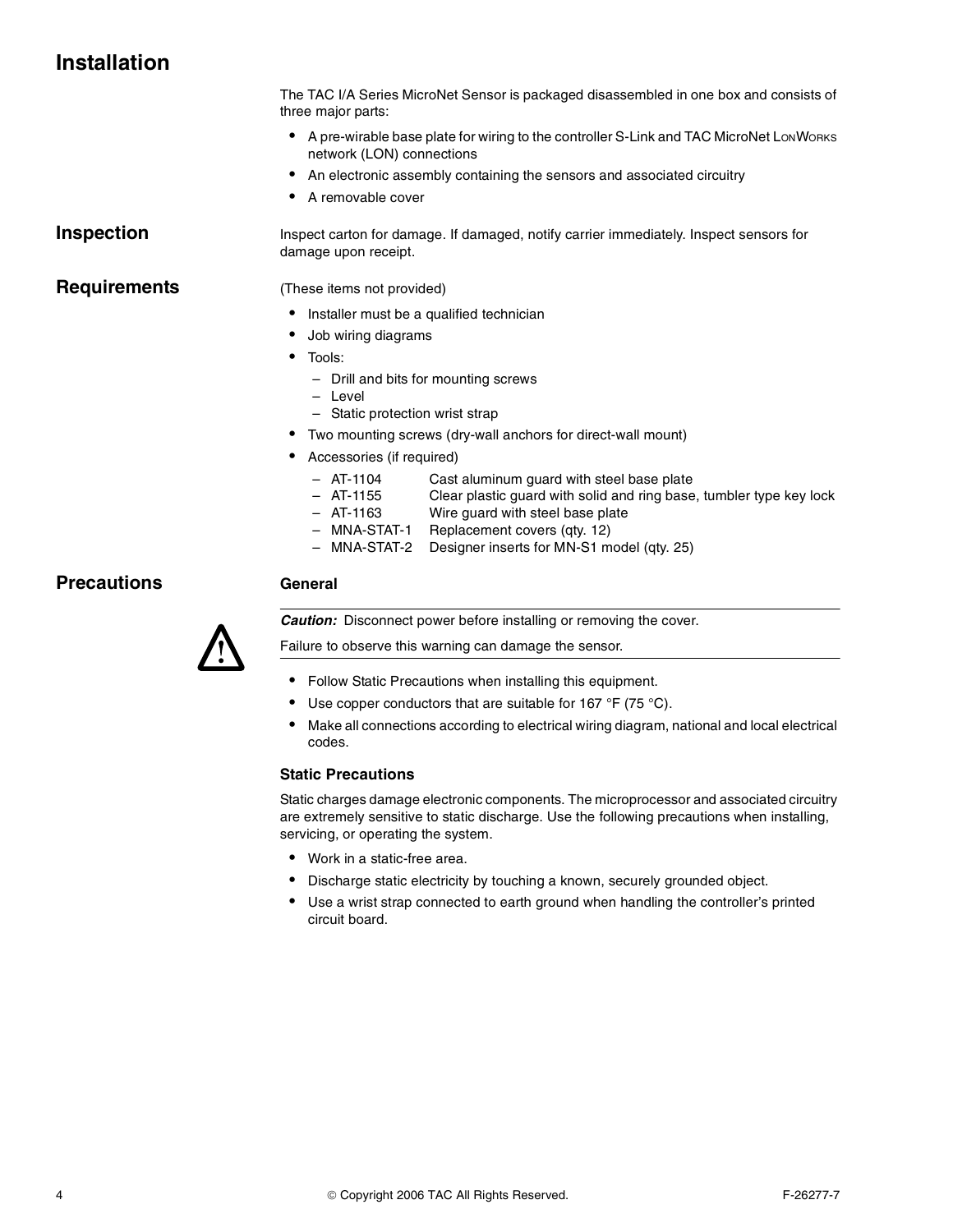### **Federal Communications Commission (FCC)**

This equipment has been tested and found to comply with the limits for a Class B digital device, pursuant to Part 15 of the FCC Rules. These limits are designed to provide reasonable protection against harmful interference in residential installations. This equipment generates, uses, and can radiate radio frequency energy and may cause harmful interference if not installed and used in accordance with the instructions. Even when instructions are followed, there is no guarantee that interference will not occur in a particular installation. If this equipment causes harmful interference to radio or television reception which can be determined by turning the equipment off and on—the user is encouraged to try to correct the interference by one or more of the following measures:

- Reorient or relocate the receiving antenna.
- Increase the separation between the equipment and receiver.
- Connect the equipment to an outlet on a circuit different from that to which the receiver is connected.
- Consult the dealer or an experienced radio/television technician for help.

#### **Canadian Department of Communications (DOC)**

This class B digital apparatus meets all requirements of the Canadian Interference-Causing Equipment Regulations.



**Location** TAC I/A Series MicroNet Sensors are suitable for indoor use only.

#### **Caution:**

- Avoid locations where excessive moisture, corrosive fumes, vibration, or explosive vapors are present.
- The humidity sensing element of MN-SxHT and MN-S4HT-FCS models will recover from short term exposure to liquid water or condensation. Repeated exposure will degrade the performance of the sensor.
- Avoid electrical noise interference. Do not install near large contactors, electrical machinery, or welding equipment.
- Locate where ambient temperatures do not exceed 122 °F (50 °C) or fall below 32 °F (0°C) and relative humidity does not exceed 95% or fall below 5%, non-condensing.

Failure to observe these precautions can damage the sensors.

Locate the TAC I/A Series MicroNet Sensor on an inside wall where the sensor is exposed to at least 30 feet (9 meters) per minute of unrestricted air circulation. The location should represent the average temperature in the room or space. Make certain sensor is located out of direct sunlight, away from sources of heat or cold, and away from concealed ducts or pipes.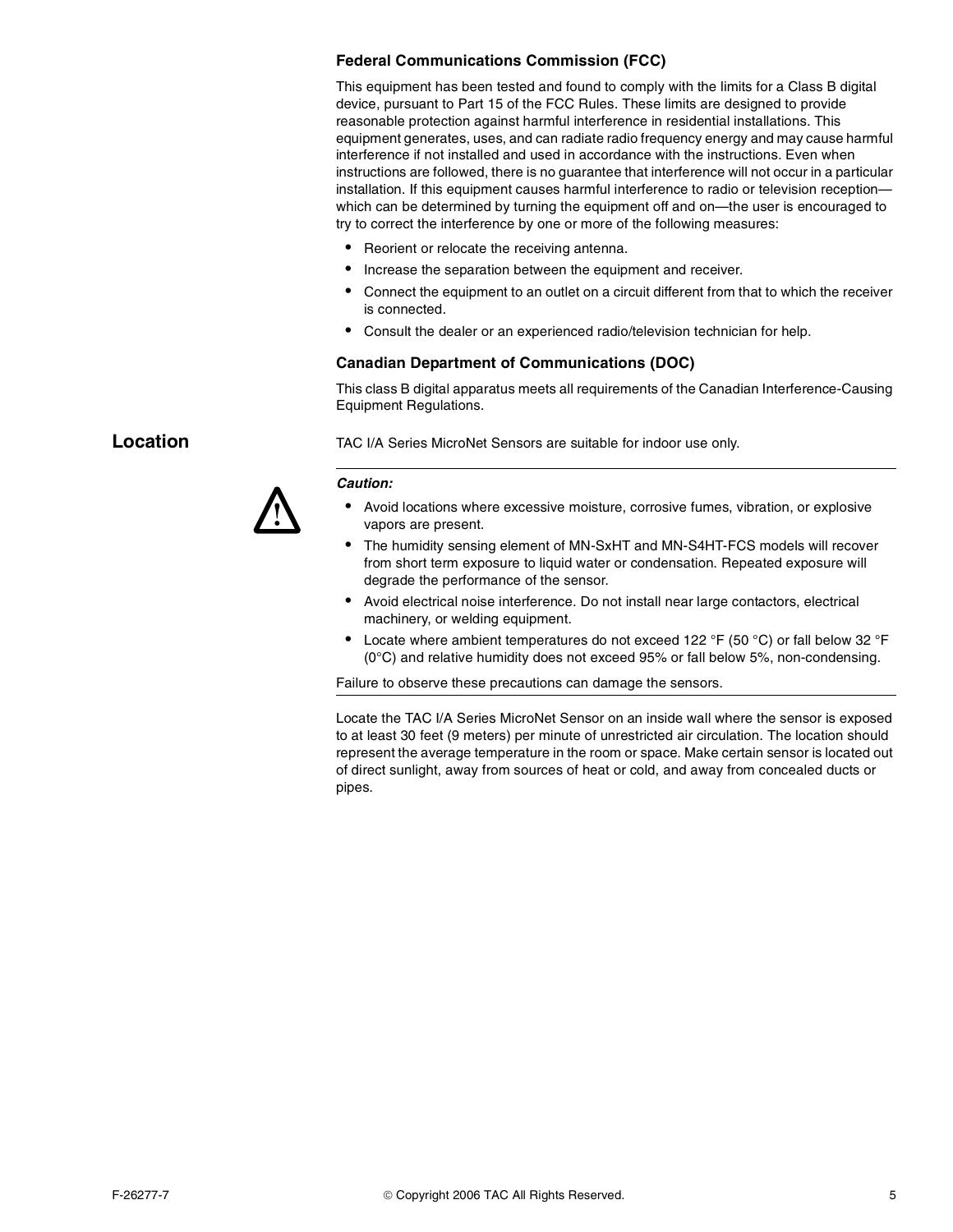# **Mounting**

TAC I/A Series MicroNet Sensors can be direct-wall, 2 x 4 electrical box, 1/4 DIN electrical box, or surface box mounted. See Figure-1 and Figure-2 for appropriate mounting dimensions.



Figure-1 Mounting Dimensions for Direct-wall, 2 x 4 Electrical Box, and Surface Box Mounting.



Figure-2 Mounting Dimensions for 1/4 DIN Electrical Box Mounting.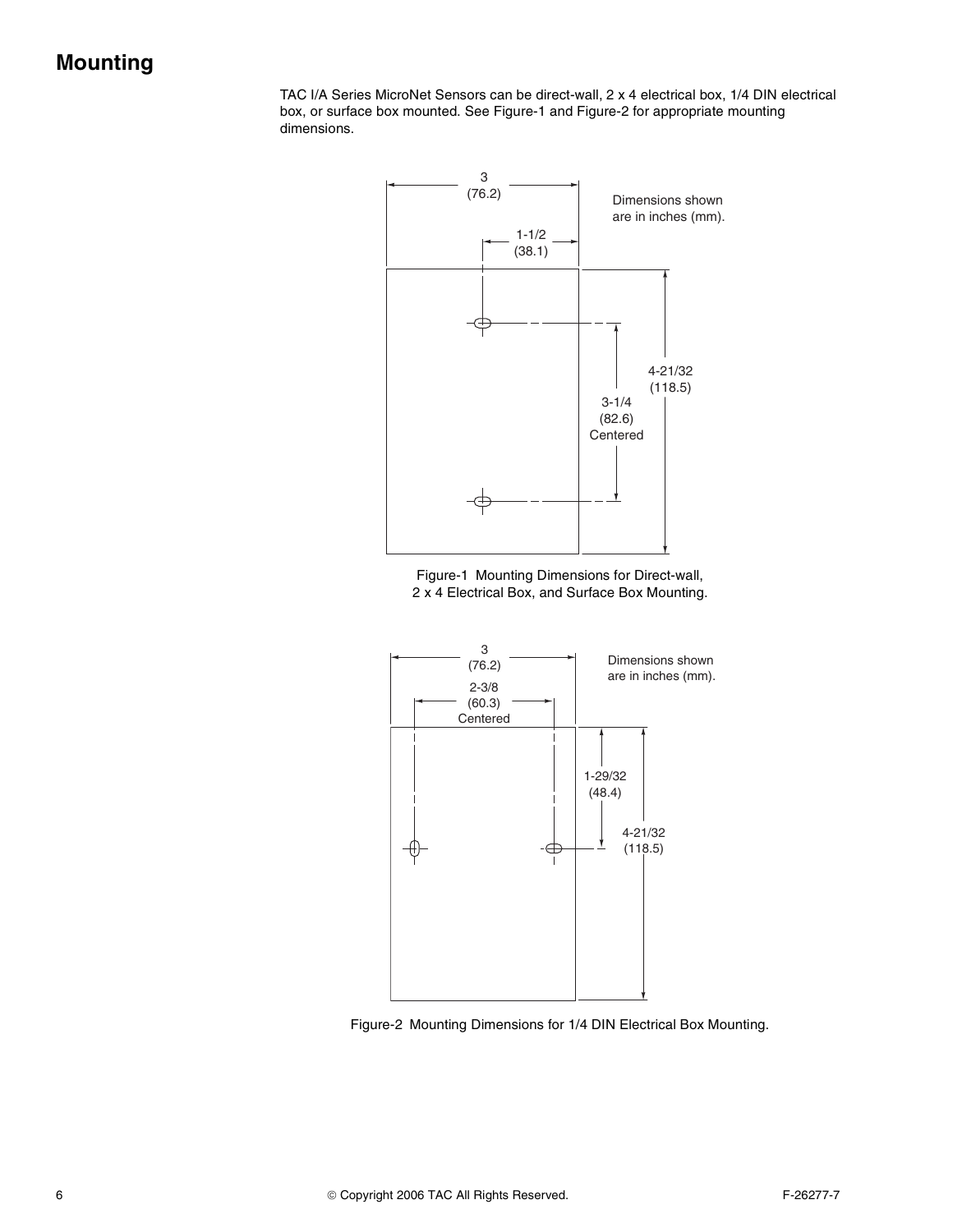### **Direct-wall Mount**

- 1. Use mounting dimensions shown in Figure-1.
- 2. Feed S-Link wires through base plate.
- 3. If required, feed LON wires through base plate.
- 4. Using two appropriate screws (use drywall anchors as necessary), mount base plate to wall (Figure-3).



Figure-3 Direct-wall Mounting.

#### **2 x 4 Electrical Box Mount**

- 1. Use mounting dimensions shown in Figure-1.
- 2. Feed S-Link wires from electrical box through base plate.
- 3. If required, feed LON wires through base plate.
- 4. Using two 6-32 x 5/8 in. flat head screws (not provided), mount base plate to electrical box (Figure-4).



Figure-4 2 x 4 Electrical Box Mounting.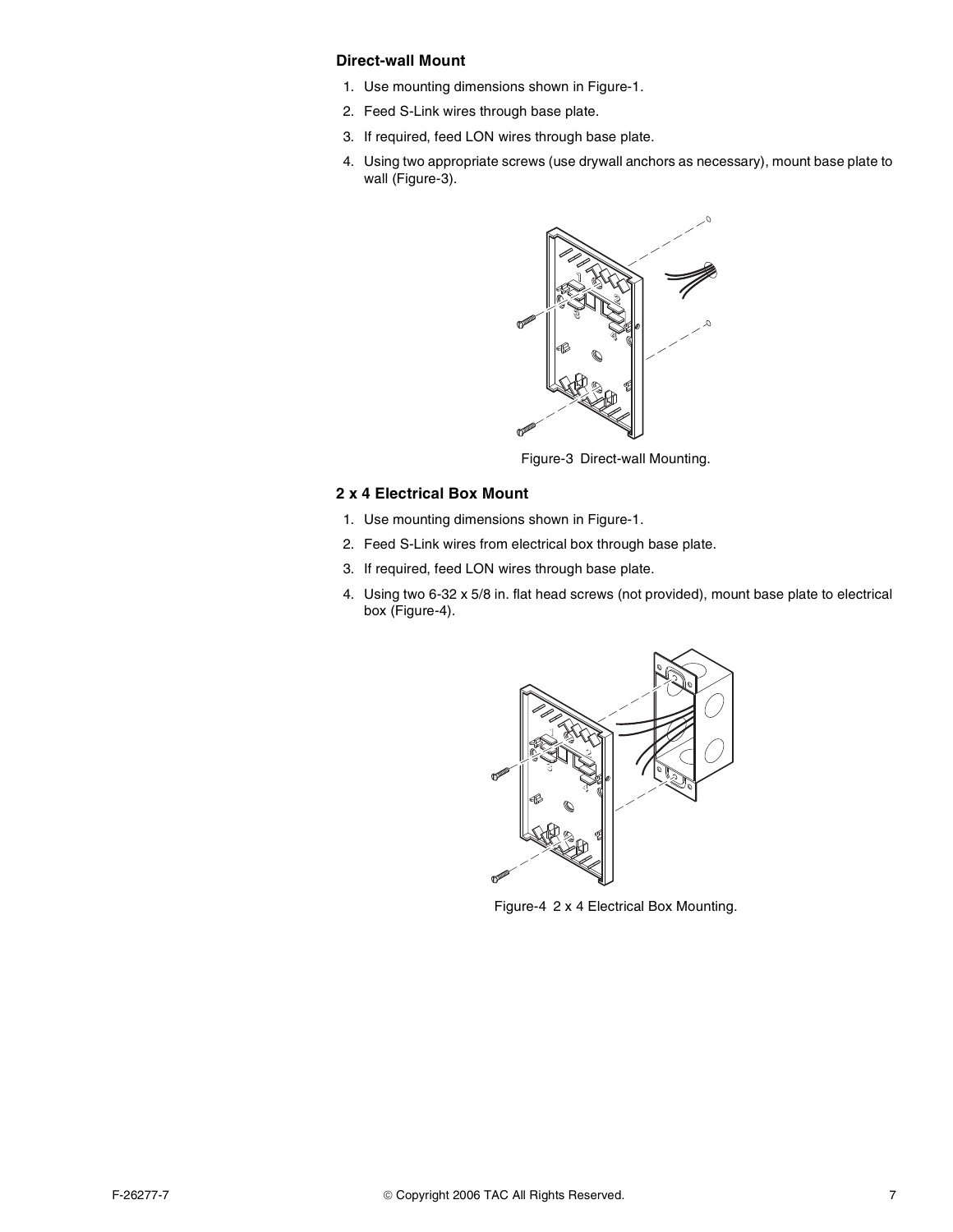#### **1/4 DIN Electrical Box Mount**

- 1. Use mounting dimensions shown in Figure-2.
- 2. Feed S-Link wires from electrical box through base plate.
- 3. If required, feed LON wires through base plate.



**Caution:** Failure to use vertical mounting holes as shown in Figure-5 may cause a short of the LONWORKS network.

4. Using two appropriate screws (not provided), mount base plate to electrical box using vertical mounting holes indicated in Figure-5.



Figure-5 1/4 DIN Electrical Box Mounting.

#### **Surface Box Mount**

- 1. Use mounting dimensions shown in Figure-1.
- 2. Feed S-Link wires from electrical box through base plate.
- 3. If required, feed LON wires through base plate.
- 4. Using two 6-32 x 5/8 in. flat head screws (not provided), mount base plate to surface box (Figure-6)



Figure-6 Surface Box Mounting.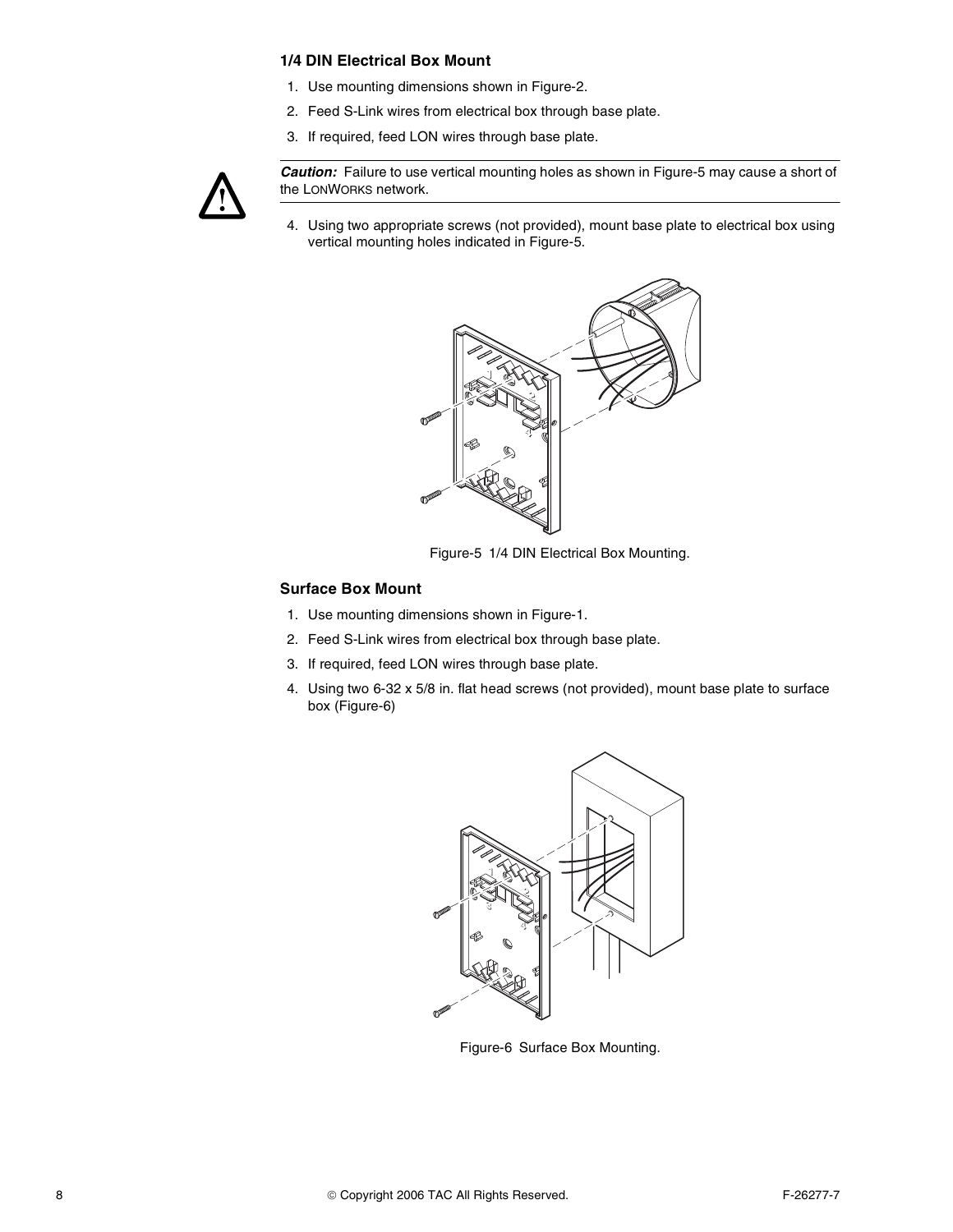The following electrical connections can be made to the TAC I/A Series MicroNet Sensors:

- Sensor Link (S-Link) Wiring
- TAC MicroNet LonWorks network (LON) Wiring



**Caution:** Do not connect any power wiring to the TAC I/A Series MicroNet Sensor.

Failure to observe this precaution will damage the sensor.

#### **Communications Wiring**

Communications wiring includes a connection between the controller and an TAC I/A Series MicroNet Sensor via the S-Link and an optional connection between the sensor and the TAC MicroNet LONWORKS network (LON). Figure-7 shows S-Link and LON wiring terminations.

#### **Sensor Link (S-Link) Wiring**

S-Link wiring powers and enables the MN-Sxxx sensor. The S-Link needs at least 24 gage  $(0.205 \text{ mm}^2)$ , twisted pair, voice grade telephone wire. The capacitance between conductors cannot be more than 32 pF per foot (0.3 m). If shielded cable is used, the capacitance between any one conductor and the others, connected to the shield, cannot be more than 60 pF per foot (0.3m). Maximum wire length is 200 ft. (61 m).

Note:

- S-Link wiring is polarity insensitive.
- Shielded cable is not required for S-Link wiring.
- If conduit is used between an TAC I/A Series Sensor and a controller, the TAC MicroNet LONWORKS network and S-Link wiring can be in the same conduit.
- S-Link wiring can be in the same conduit with UI, AO, and DI Wiring.
- S-Link wiring must be dedicated to S-Link communications. It cannot be part of an active, bundled telephone trunk.
- If the cable is installed in areas of high RIF/EMI, the cable must be in conduit.

#### **Connect the S-Link to TAC I/A Series MicroNet Sensor**

- 1. Strip 1/4 in. (6mm) of insulation from S-Link wires.
- 2. Connect wires to screw terminals 1 and 2 (Figure-7). The S-Link terminals are polarity insensitive.
- 3. Push excess wire back through the base plate to minimize air flow restriction.



Figure-7 S-Link and LON Connections.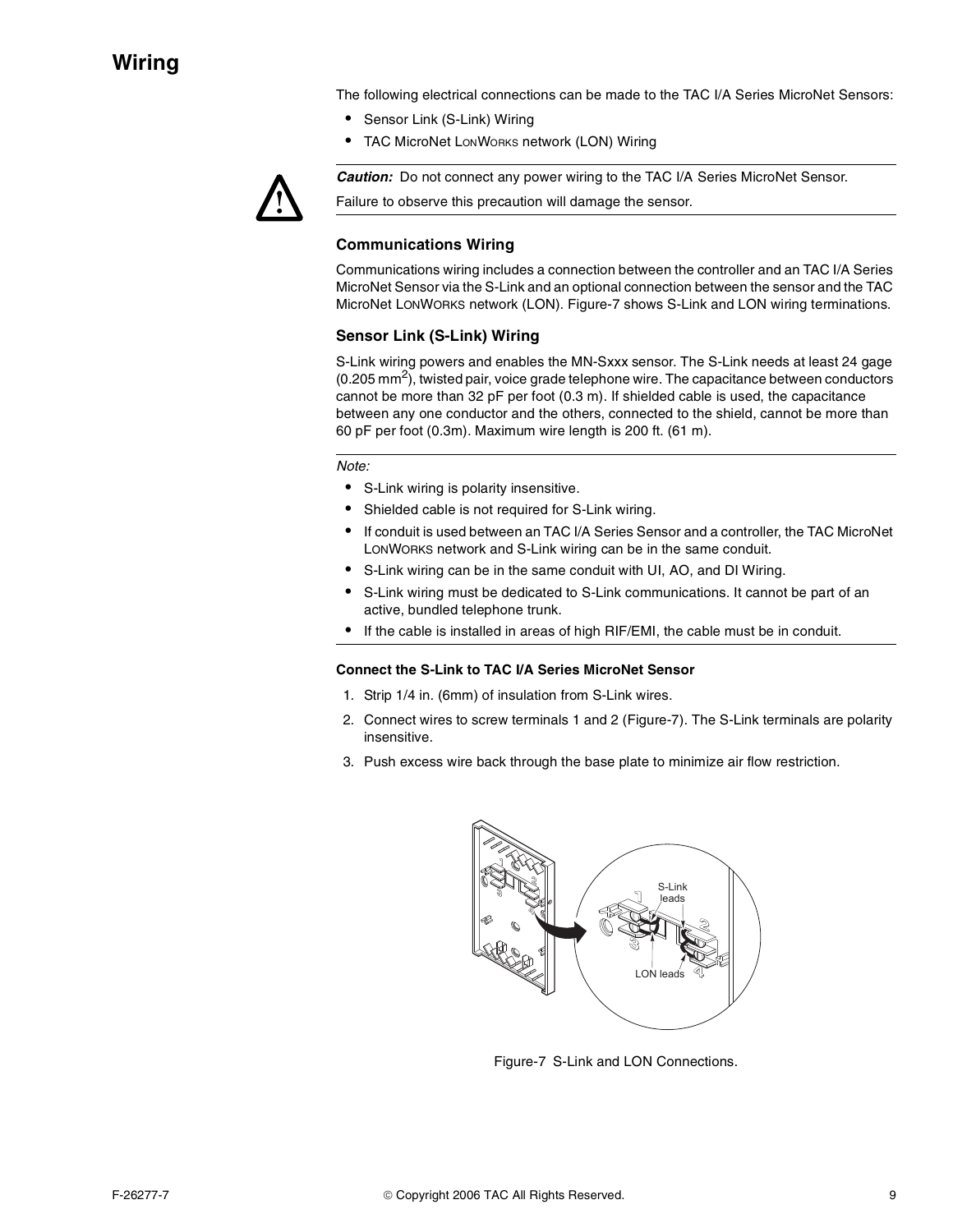### **TAC MicroNet LONWORKS Network (LON) Wiring**

An approved Category 4 or 5, twisted-pair cable may be used for the optional LONWORKS network connection between the controller and MN-Sx sensor. LONWORKS network wiring is polarity insensitive.

Note:

- LONWORKS network wiring is polarity insensitive.
- Shielded cable is not required for LONWORKS network wiring.
- If conduit is used between a TAC I/A Series Sensor and a controller, the TAC MicroNet LONWORKS network and S-Link wiring can be in the same conduit.
- Do not mix LONWORKS network wiring with UI, DI, AO, DO, or power types of wiring.
- LONWORKS network wiring must be dedicated to TAC MicroNet LONWORKS network communications. It cannot be part of an active, bundled telephone trunk.
- If the cable is installed in areas of high RFI/EMI, the cable must be in conduit.
- If shielded wire is used for the LONWORKS network, the shield must be connected to earth ground at only one end by a 470 K ohm 1/4 watt resistor. The shield must be continuous from one end of the trunk to the other.
- To preserve the integrity of the network, the LONWORKS network wiring connecting a TAC I/A Series MicroNet controller to an MN-Sxxx Sensor must be run to the sensor and back, in daisy-chain fashion. A wire "spur" must not be used to connect the sensor to the controller.
- While the MN-Sxxx Sensor is not counted as a "node" in the TAC MicroNet LONWORKS network, all LONWORKS network wiring to the sensor must be counted when determining the length of the LONWORKS network wiring segment.

TAC I/A Series MicroNet Controllers use LONWORKS Free Topology Transceivers and support polarity insensitive bus (daisy-chain) and free (all combinations of star, tee, and loop) wiring topologies. See TAC I/A Series MicroNet System Engineering Guide, F-26507 to design a TAC MicroNet LONWORKS TP/FT-10 network, including recommended topologies and approved cable types.

Connecting the LONWORKS network to a TAC I/A Series MicroNet Sensor provides local access to the network via the sensor's LONWORKS network jack. Four wires (a daisy chain connection) must be used to connect a TAC I/A Series MicroNet Sensor to a LONWORKS network. This connection is optional.

#### **Connect LONWORKS Network to TAC I/A Series MicroNet Sensor**

- 1. Strip 1/4 in. (6 mm) of insulation from LON wires.
- 2. Connect wires to screw terminals 3 and 4 (Figure-7). The LON terminals are polarity insensitive.
- 3. Push excess wire back through the baseplate to minimize air flow restriction.

# **Electronic Assembly and Cover Installation**



**Wiring Checkout** Verify wiring between TAC I/A Series MicroNet Sensor base plate and the TAC I/A Series MicroNet Controller is installed according to job wiring diagram, national and local wiring codes.

#### **Caution:**

- Observe static precautions when handling electronic assemblies.
- Handle electronic assemblies with care to prevent damage to the temperature and humidly sensing elements.
- Do not touch humidity sensing element on the MN-SxHT and MN-S4HT-FCS models. The element is located beneath a small plastic housing on the back of the electronic assembly.

Failure to observe these precautions can damage the sensor.

- 1. Set electronic assembly onto bottom hooks of base plate.
- 2. Secure electronic assembly to base plate by tightening two screws at top of assembly (Figure-8).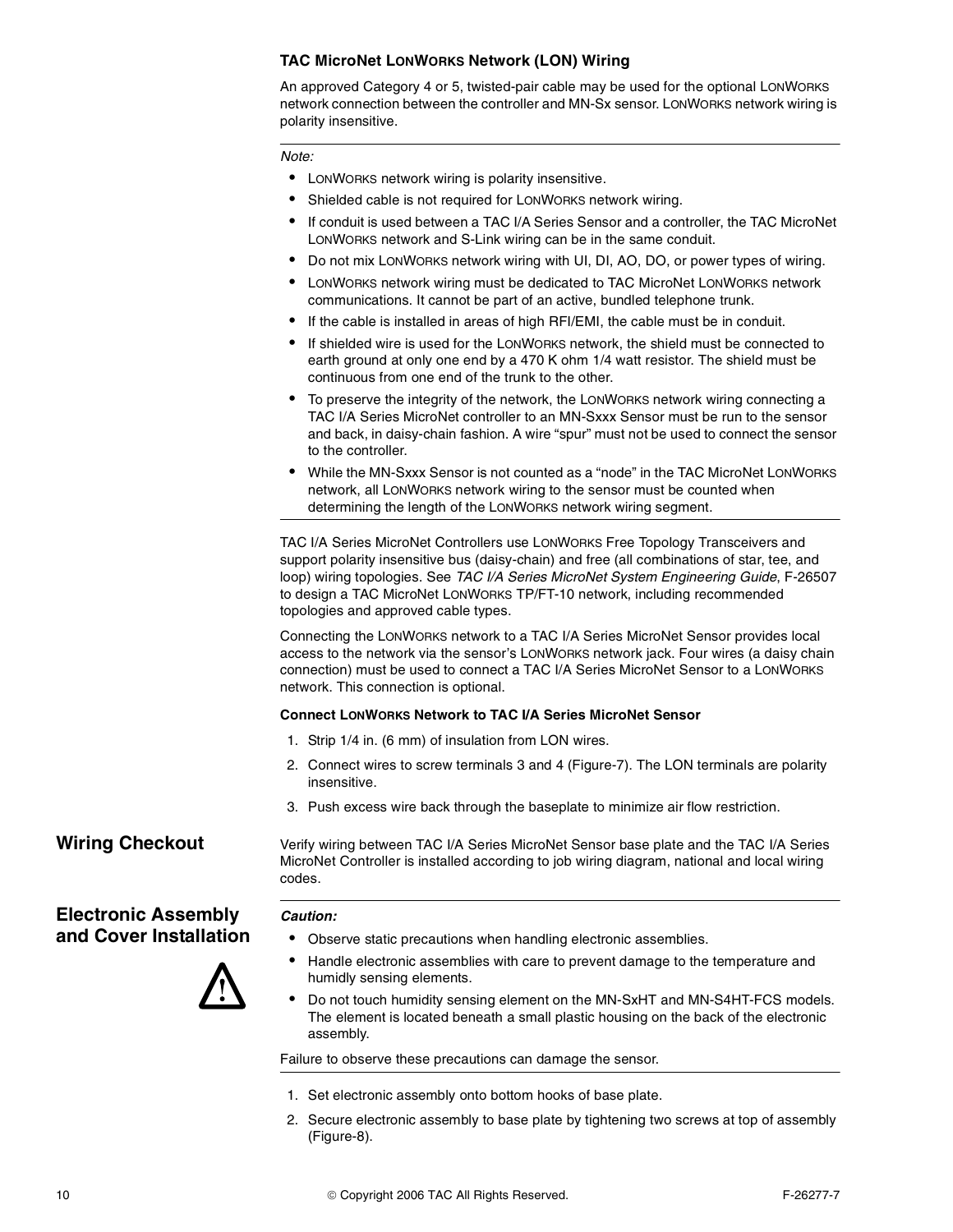

Figure-8 Electronic Assembly Installation.

3. Insert bottom tabs of cover and then snap top into place.

Note: To remove sensor cover, place thumb in middle of sensor, grasp top edge of cover with fingers and pull firmly.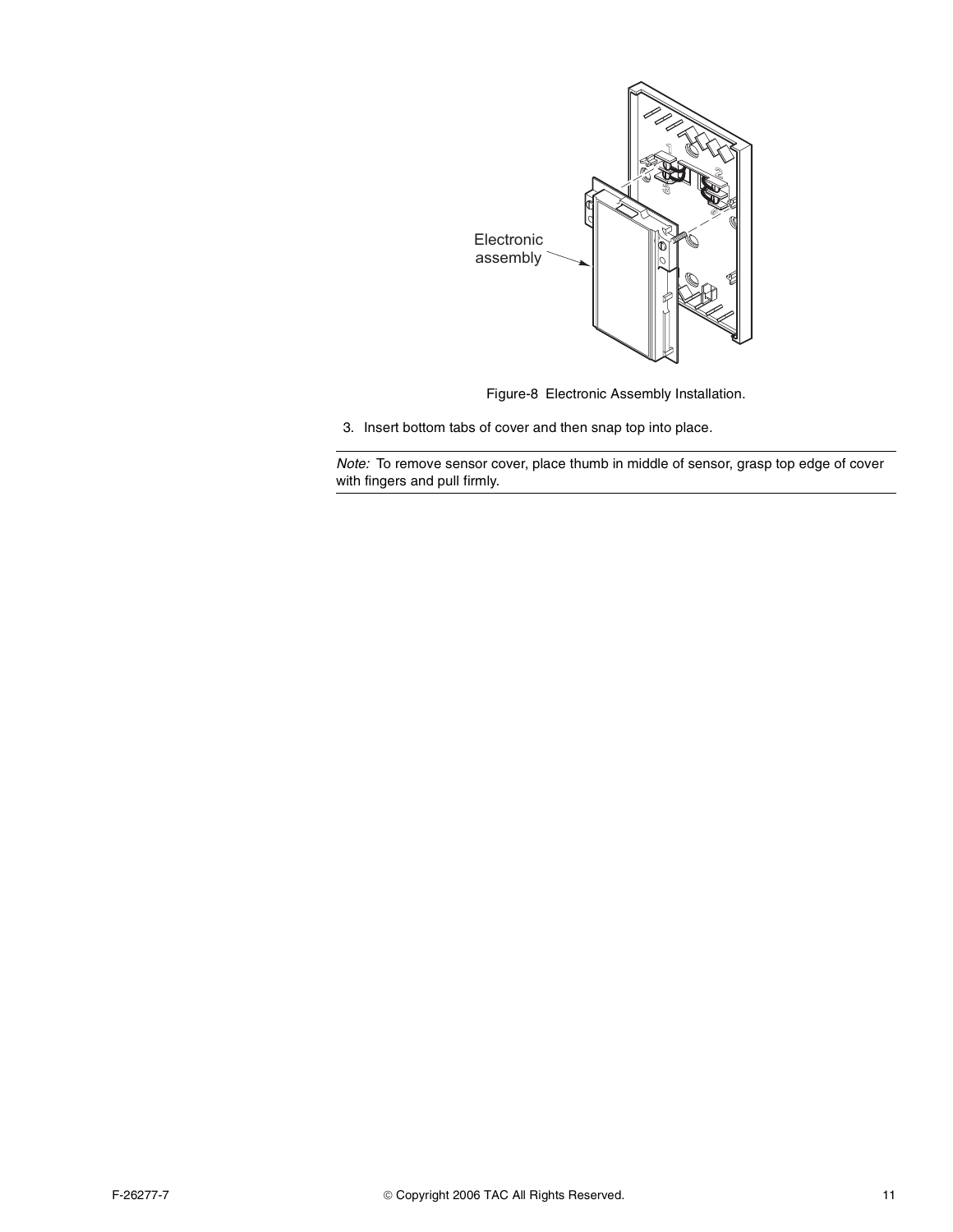# **Features**

|                                                                 |                                                                                                                                                                                                                                                                                                       | <b>Features</b> |                          |                         |                        |                            |                              |                               |                                 |                  |
|-----------------------------------------------------------------|-------------------------------------------------------------------------------------------------------------------------------------------------------------------------------------------------------------------------------------------------------------------------------------------------------|-----------------|--------------------------|-------------------------|------------------------|----------------------------|------------------------------|-------------------------------|---------------------------------|------------------|
| <b>TAC I/A Series</b><br><b>MicroNet</b><br><b>Sensor Model</b> | <b>Description</b>                                                                                                                                                                                                                                                                                    |                 | Zone Humidity<br>Sensing | Override Key<br>and LED | Adjustment<br>Setpoint | Fan Operation<br>and Speed | Mode (Heat/Cool<br>Auto/Off) | Emergency Heat<br>Key and LED | <b>LONWORKS Network</b><br>Jack | Display Screen   |
| <b>MN-S1</b>                                                    | MN-S1 has no display or keypad. Its primary<br>function is to provide zone temperature to the<br>controller via the S-Link. Provides a LONWORKS<br>Network Jack for commissioning, testing, and<br>monitoring.                                                                                        |                 |                          |                         |                        |                            |                              |                               | X                               |                  |
| <b>MN-S1HT</b>                                                  | MN-S1HT adds humidity sensing functionality to<br>the MN-S1.                                                                                                                                                                                                                                          | X               | Χ                        |                         |                        |                            |                              |                               | χ                               |                  |
| <b>MN-S2</b>                                                    | The MN-S2 provides zone temperature to the<br>controller via the S-Link and features an<br>Override Key, with LED indicator, which forces<br>the controller into timed occupied mode.<br>Provides a LONWORKS Network Jack for<br>commissioning, testing, and monitoring.                              |                 |                          | X                       |                        |                            |                              |                               | X                               |                  |
| <b>MN-S2HT</b>                                                  | MN-S2HT adds humidity sensing functionality to<br>the MN-S2.                                                                                                                                                                                                                                          |                 | Χ                        | X                       |                        |                            |                              |                               | χ                               |                  |
| MN-S3                                                           | The MN-S3 provides the same functionality and<br>features as the MN-S2. In addition, the MN-S3<br>has a digital liquid crystal display and allows<br>controller setpoint adjustment. The MN-S3<br>offers one setpoint and one default display<br>screen.                                              | X               |                          | $\pmb{\mathsf{x}}$      | X                      |                            |                              |                               | X                               | X                |
| MN-S3HT                                                         | MN-S3HT adds humidity sensing functionality to<br>the MN-S3.                                                                                                                                                                                                                                          | X               | Χ                        | X                       | Χ                      |                            |                              |                               | χ                               | X                |
| MN-S4                                                           | The MN-S4 provides the same functionality and<br>features as the MN-S3. In addition, the MN-S4<br>includes a Fan Key, a Mode Key, and a Setpoint<br>Key. The keypad allows you to select controller<br>modes, fan modes, and fan speeds. The MN-S4<br>offers four setpoints and four display screens. | X               |                          | X                       | X                      | X                          | X                            |                               | X                               | X                |
| <b>MN-S4HT</b>                                                  | MN-S4HT adds humidity sensing functionality to<br>the MN-S4.                                                                                                                                                                                                                                          | X               | Χ                        | χ                       | Χ                      | Χ                          | X                            |                               | χ                               | χ                |
| <b>MN-S4-FCS</b>                                                | The MN-S4-FCS has a digital liquid crystal<br>display and allows adjustment of one controller<br>setpoint and display of one controller value. In<br>addition, the keypad includes a Fan Key for<br>On/Off/Auto settings and three Fan Speed keys<br>for Low, Medium, High adjustment.                | X               |                          |                         | x                      | x                          |                              |                               | X                               | X                |
| MN-S4HT-FCS                                                     | MN-S4HT-FCS adds humidity sensing<br>functionality to the MN-S4-FCS.                                                                                                                                                                                                                                  | X               | X                        |                         | X                      | X                          |                              |                               | X                               | X                |
| <b>MN-S5</b>                                                    | The MN-S5 provides the same functionality and<br>features as the MN-S4. In addition, the MN-S5<br>features an Emergency Heat Key and LED for<br>heat pump applications. The MN-S5 offers four<br>setpoints and four display screens.                                                                  | X               |                          | X                       | X                      | X                          | $\pmb{\mathsf{X}}$           | X                             | X                               | $\boldsymbol{x}$ |
| MN-S5HT                                                         | MN-S5HT adds humidity sensing functionality to<br>the MN-S5.                                                                                                                                                                                                                                          | X               | X                        | $\pmb{\mathsf{x}}$      | X                      | X                          | X                            | X                             | X                               | X                |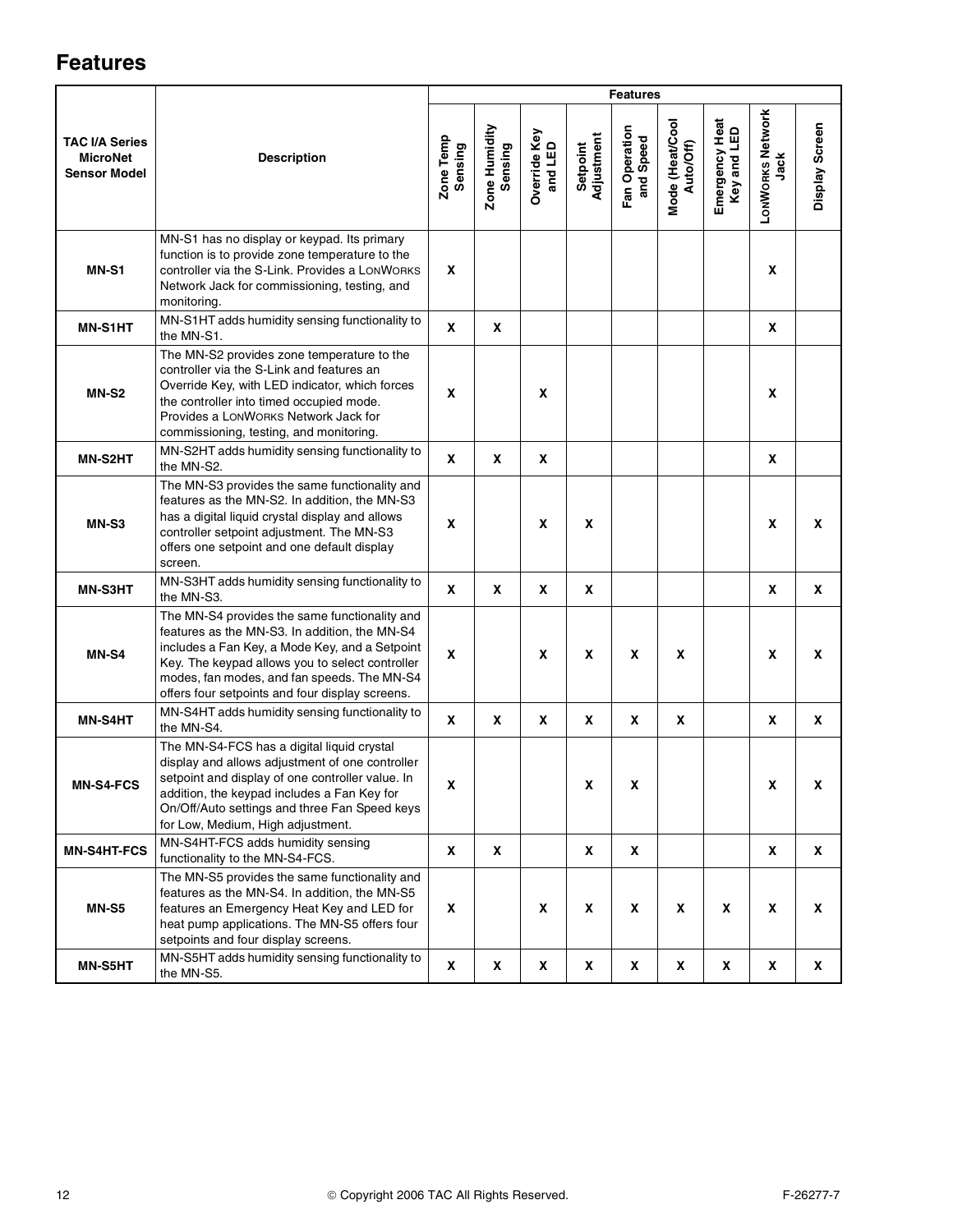# **TAC MicroNet LONWORKS Network (LON) Jack**

A LONWORKS Network Jack is located on the left side of each sensor model. The mating plug for this Jack is a 1.3 mm DC power plug. Figure-9 shows its location.



Figure-9 Location of the LONWORKS Network Jack.

# **Sensor Operation Diagnostics**

Note: The following applies to an MN-S3, MN-S3HT, MN-S4, MN-S4HT, MN-S4-FCS, MN-S4HT-FCS, MN-S5, or MN-S5HT sensor connected to a TAC I/A Series MicroNet controller.

In the Diagnostics Mode, the sensor times out and returns to the default screen if left idle for forty seconds. Subnet Address, Node Address, Alarms, and Errors are view only frames. Values displayed in the Temperature Offset and Relative Humidity Offset frames are adjustable.

The TAC I/A Series MicroNet MN-S3, MN-S3HT, MN-S4, MN-S4HT, MN-S4-FCS, MN-S4HT-FCS, MN-S5, or MN-S5HT Sensors provide the following types of diagnostic data.

- Subnet Address Node Address
- 

- 
- Frrors Alarms
- 
- Temperature Offset Relative Humidity Offset

#### **To access view only diagnostics:**

View the Subnet Address, Node Address, Errors, and Alarms in this mode.

- 1. Press and hold both ends of Up/Down Key for four seconds. The Subnet Address frame appears.
- 2. Press Up/Down Key to scroll through Node Address frame, Errors frame, and Alarms frame.

#### **To access adjustable diagnostic data:**

Access Temperature Offset frame and Relative Humidity Offset frame in this mode. Skip step 1 if you are already in the Diagnostics Mode.

- 1. Press and hold Up/Down Key for four seconds. The Subnet Address frame appears.
- 2. Press Override Key. (Press On/Off/Auto key on MN-S4-FCS or MN-S4HT-FCS.) The Temperature Offset frame appears.
- 3. Use Up/Down Key to adjust value.
- 4. To access Relative Humidity Offset frame, press Override Key (On/Off/Auto key on MN-S4-FCS or MN-S4HT-FCS) again and use Up/Down Key to adjust value.
- 5. To return to the Subnet Address frame, Node Address frame, Errors frame, and Alarms frame, press Override Key (On/Off/Auto key on MN-S4-FCS or MN-S4HT-FCS).

**Subnet Address and Node Address:** Subnet Address frames and Node Address frames display subnet and node addresses of the connected TAC I/A Series MicroNet Controller. The LCD alternates between Subnet Address frame, numerical value of subnet address, Node Address frame, and numerical value of node address. The values displayed reflect the subnet/node address assigned to domain table index 0.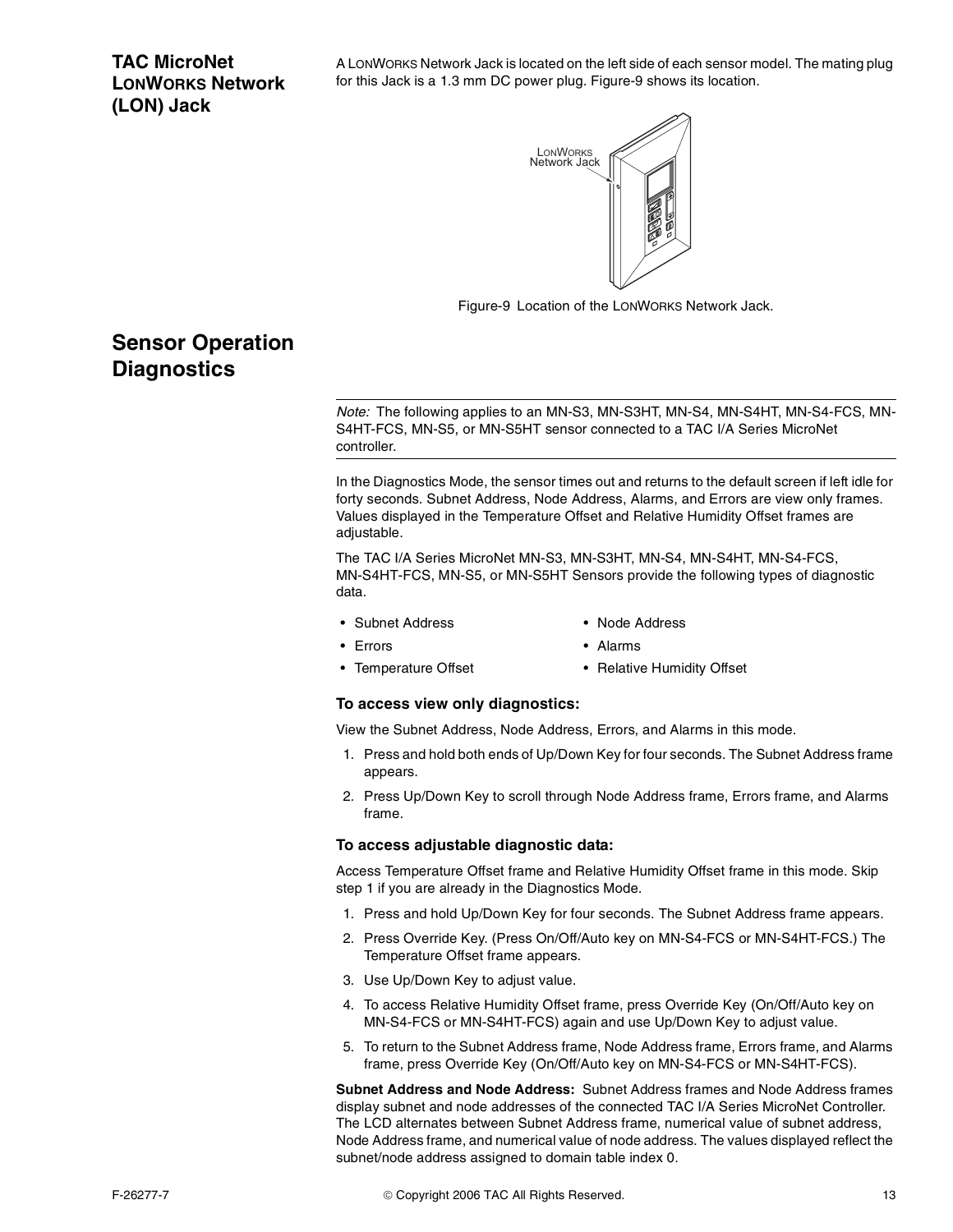**Errors:** The Error frames display a value of 1, 2, 4, 8, 16, 32, or a combination of any of these values. The value may indicate one or more errors as described in Table-2. For example, an Error frame display value of 17 indicates two errors (1 = EEPROM write or read error and  $16$  = Analog output writing error) since  $1 + 16 = 17$ . The LCD alternates between the Error frame and the numerical error value. An error screen displaying dashes (---) indicates no errors.

| Error        | Controller                                                                  |                |     |  |  |  |
|--------------|-----------------------------------------------------------------------------|----------------|-----|--|--|--|
| Code         | <b>MNL-xxRxx</b>                                                            | <b>MNL-800</b> |     |  |  |  |
|              | EEPROM write or read error                                                  |                |     |  |  |  |
| $\mathbf{2}$ | Out of range universal<br>Out of range universal input (UI1)<br>input (any) |                |     |  |  |  |
| 4            | Out of range universal input (UI2)<br>High velocity pressure                |                | N/A |  |  |  |
| 8            | Out of range universal input (UI3)                                          | N/A            |     |  |  |  |
| 16           | N/A<br>Analog output writing error                                          |                |     |  |  |  |
| 32           | Calibration data checksum error or unit is uncalibrated                     |                |     |  |  |  |
| 64           | <b>Invalid RTC</b><br>N/A                                                   |                |     |  |  |  |

**Alarms:** The Alarm frames display the last four alarms of the connected TAC I/A Series MicroNet Controller. The LCD alternates between Alarm frame and numerical alarm value. If the controller is sending more than one alarm, the numerical alarm value will update every four to five seconds. Alarms are defined by controller application. For information regarding specific alarm definitions, consult the controller application documentation.

**Temperature Offset.** The Temperature Offset frame displays the connected TAC I/A Series MicroNet Controller's temperature offset value. Adjust the value using the Up/Down Key.

**Humidity Offset.** The Humidity Offset frame displays the connected TAC I/A Series MicroNet Controller's humidity offset value. Adjust the value using the Up/Down Key.

**Display Screen Functions** The MN-S3, MN-S3HT, MN-S4-FCS, and MN-S4HT-FCS models have one display screen slot. The MN-S4, MN-S4HT, MN-S5, and MN-S5HT models have four display screen slots. The connected controller's application defines what is visible in each slot. The first display screen slot always shows the sensor's default display.

#### **To scroll through display screens (MN-S4, MN-S4HT, MN-S5, and MN-S5HT):**

- 1. Press either end of the Up/Down Key to change from the first display screen slot to the second display screen slot. Before the second display screen slot appears, "-2-" will appear to indicate you are about to view the second slot.
- 2. Press either end of the Up/Down Key to scroll through the four display screen slots. Before the third display screen slot appears, "-3-" will appear to indicate you are about to view the third slot. Before the fourth display screen slot appears, "-4-" will appear to indicate you are about to view the fourth slot.

The Emergency Heat Key activates emergency heat in heat pump applications equipped with this feature. To activate, press the Emergency Heat Key. The LED indicator is lit when Emergency Heat is activated. (Applies only to MN-S5 and MN-S5HT.)

**Functions**

**Emergency Heat** 

**Fan Functions To display and adjust the fan (MN-S4, MN-S4HT, MN-S5, and MN-S5HT):**

1. Press the Fan Key to change from the current display to the first fan display screen slot. The sensor displays the first fan, corresponding speed icon (Table-3). and "-1-".

Note:

- There are two fan display screen slots. The fan assigned to each slot depends on the controller application and sensor configuration.
- If the sensor displays three dashes when pressing the Fan Key, all fan slots are unassigned or not active.
- 2. Continue to press Fan Key to scroll through the fan slots. Before the second fan appears, "-2-" will appear to indicate you are about to view the second fan.
- 3. Press Up/Down Key as necessary to change fan setting.
- 4. To enter new selection, press any key besides the Up/Down Key or wait for 5 seconds.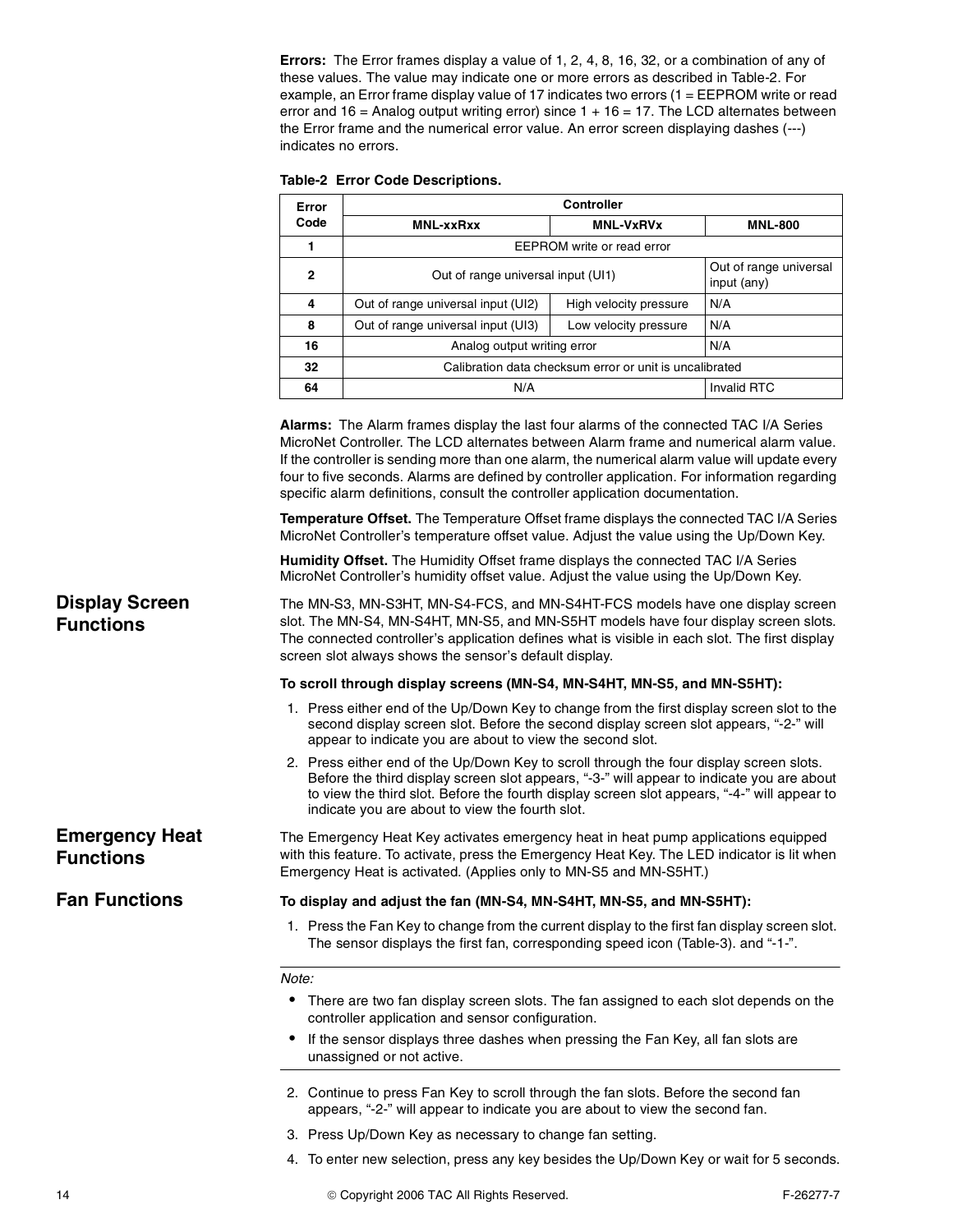|                           | To activate fan speed (MN-S4, MN-S4HT, MN-S5, and MN-S5HT):                                                                                                                                                                                  |
|---------------------------|----------------------------------------------------------------------------------------------------------------------------------------------------------------------------------------------------------------------------------------------|
|                           | If the controller is equipped for multiple fan speeds, the Up/Down Key activates one of three<br>selected fan speeds. Multiple speed fans are indicated by wavy lines next to fan icon in LCD<br>(To see fan speed icons, refer to Table-3). |
|                           | To display and adjust the fan (MN-S4-FCS and MN-S4HT-FCS):                                                                                                                                                                                   |
|                           | 1. Press the On/Off/Auto Key to select On, Off, or Automatic fan control. (Auto is optional<br>and must be activated using WP Tech.)                                                                                                         |
|                           | 2. Press the low, medium, or high key to adjust fan speed. (Speed indicated by 1, 2, or 3<br>wavy lines on key.)                                                                                                                             |
| <b>General Functions</b>  | <b>Sensor time-out</b>                                                                                                                                                                                                                       |
|                           | The TAC I/A Series MicroNet Sensor times out and returns to the default display if left idle<br>for 30 seconds. If sensor is in diagnostics mode, then time out is 40 seconds.                                                               |
|                           | To enter a selection or setpoint:                                                                                                                                                                                                            |
|                           | Press any key besides the Up/Down Key or wait five seconds for the change to be accepted<br>automatically.                                                                                                                                   |
|                           | To fast scroll toggle for increasing or decreasing values:                                                                                                                                                                                   |
|                           | Press and hold either end of the Up/Down Key and tap and release Override Key. To<br>terminate fast scroll, release Up/Down Key.                                                                                                             |
| <b>Mode Functions</b>     | To display and adjust modes (MN-S4, MN-S4HT, MN-S5, and MN-S5HT):                                                                                                                                                                            |
|                           | 1. Press Mode Key to change from current display to first mode slot. The sensor displays<br>the first mode, corresponding icon (Table-3). and "-1-".                                                                                         |
|                           | Note:                                                                                                                                                                                                                                        |
|                           | • There are two mode slots. The mode assigned to each slot depends on the controller<br>application and sensor configuration.                                                                                                                |
|                           | • If the sensor displays three dashes when you press the Mode Key, all mode slots are<br>unassigned or not active.                                                                                                                           |
|                           | 2. Continue to press Mode Key to scroll through mode slots. Before the second mode<br>appears, "-2-" will appear to indicate you are about to view the second mode.                                                                          |
|                           | 3. Press Up/Down Key as necessary to change mode.                                                                                                                                                                                            |
|                           | 4. To enter new mode selection, press any key besides the Up/Down Key or wait for five<br>seconds.                                                                                                                                           |
| <b>Override Functions</b> | The Override Key allows override of unoccupied mode setting within the controller in<br>applications equipped with this feature.                                                                                                             |
|                           | • The override LED indicator is lit if the TAC MicroNet controller is overridden to the<br>occupied mode from the unoccupied mode.                                                                                                           |
|                           | The override LED indicator flashes when timed override has less than 5 minutes<br>remaining.                                                                                                                                                 |
|                           | If the override time is left to expire, the controller returns to the unoccupied mode.<br>$\bullet$                                                                                                                                          |
|                           | To override the unoccupied mode:                                                                                                                                                                                                             |
|                           | Press (for not more than four seconds) and release Override Key. The controller goes into<br>the occupied mode for override time specified by controller.                                                                                    |
|                           | To Re-initialize override time:                                                                                                                                                                                                              |
|                           | If override time has not expired, press (for not more than four seconds) and release Override<br>key. Override time resets to override time specified by controller.                                                                         |
|                           | To cancel override:                                                                                                                                                                                                                          |
|                           | Press and hold Override Key for four seconds. Override is cancelled and controller returns<br>to unoccupied mode.                                                                                                                            |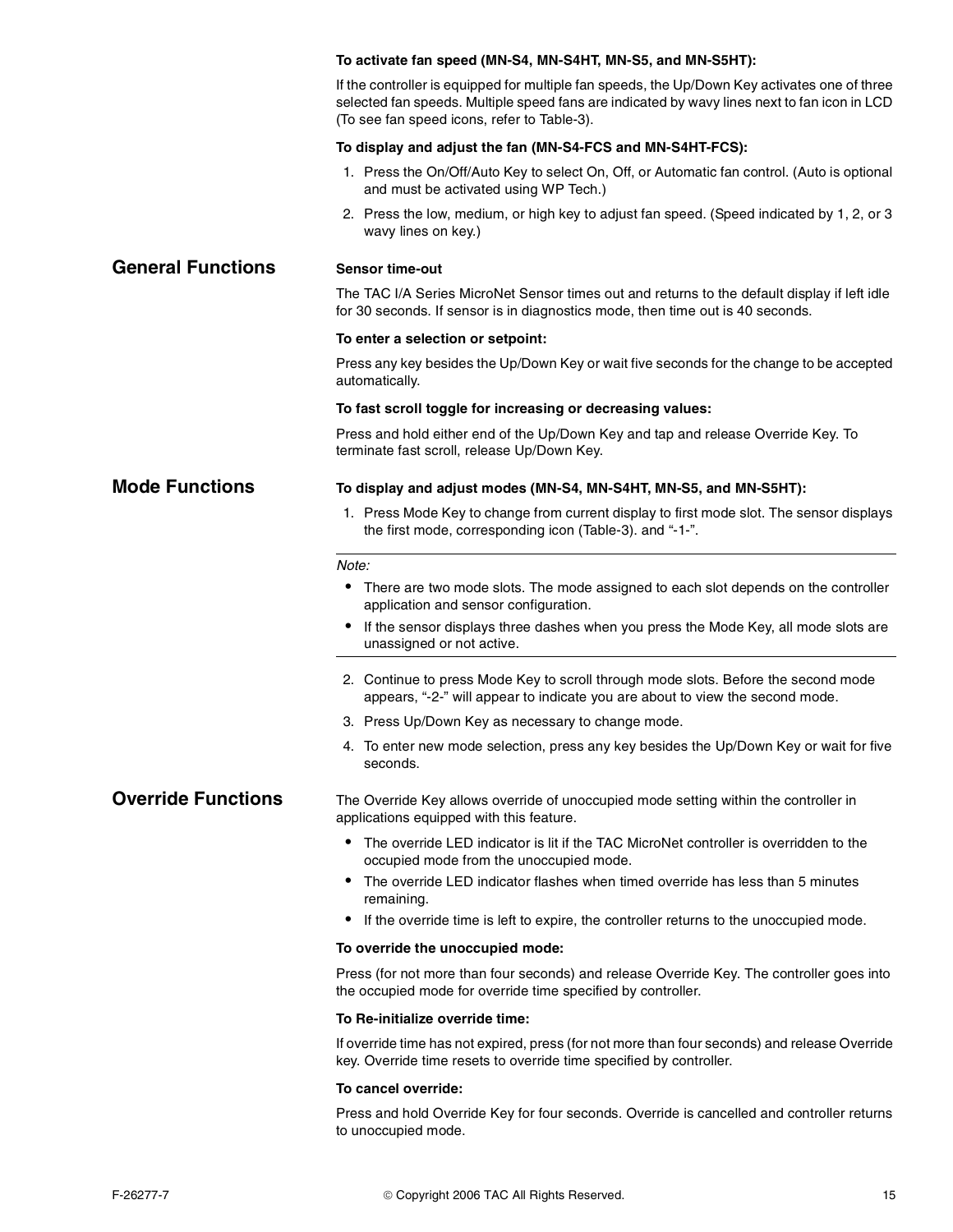| <b>Service Pin</b>        | To command controller to send controller service pin to the LONWORKS Network:                                                                                                                                                                                                                                                                                                     |
|---------------------------|-----------------------------------------------------------------------------------------------------------------------------------------------------------------------------------------------------------------------------------------------------------------------------------------------------------------------------------------------------------------------------------|
|                           | Press and hold Override key (On/Off/Auto Key on MN-S4-FCS or MN-S4HT-FCS) for eight<br>seconds. The service pin of the connected controller is sent out on the LONWORKS Network.                                                                                                                                                                                                  |
| <b>Setpoint Functions</b> | To display and adjust setpoints (MN-S3, MN-S3HT, MN-S4, MN-S4HT, MN-S4-FCS,<br>MN-S4HT-FCS, MN-S5, and MN-S5HT):                                                                                                                                                                                                                                                                  |
|                           | 1. Press Setpoint Key to change from current display value to first setpoint slot. (Press<br>Up/Down key on MN-S3, MN-S3HT, MN-S4-FCS, and MN-S4HT-FCS. Key must be<br>released and pressed again to change setpoint.) The sensor displays first setpoint and<br>corresponding icon (heat, cool, unoccupied heat, or unoccupied cool). MN-S3 or<br>MN-S3HT will not display icon. |
|                           | Note:                                                                                                                                                                                                                                                                                                                                                                             |
|                           | The MN-S3, MN-S3HT, MN-S4-FCS, and MN-S4HT-FCS models have one setpoint<br>٠<br>slot, and the MN-S4, MN-S4HT, MN-S5, and MN-S5HT models have four setpoint slots.<br>The setpoint assigned to each slot depends on controller application and sensor's<br>configuration.                                                                                                          |
|                           | If sensor does not respond when you press the Setpoint Key, all setpoints slots are<br>٠<br>unassigned or not active.                                                                                                                                                                                                                                                             |
|                           | 2. Continue to press Setpoint Key to scroll through the setpoint slots. Before the next<br>setpoint appears, "-2-" will appear to indicate you are about to view the second setpoint<br>("-3-" indicates the third setpoint, "-4-" indicates the fourth setpoint).                                                                                                                |
|                           | 3. Press Up/Down Key as necessary to adjust any setpoint. (On MN-S3, MN-S3HT,<br>MN-S4-FCS, and MN-S4HT-FCS, Key must be released and pressed again to change<br>setpoint.)                                                                                                                                                                                                       |
|                           | 4. To enter new setpoint, press any key besides Up/Down Key or wait five seconds. (On<br>MN-S4-FCS and MN-S4HT-FCS do not press any keys. Simply wait five seconds and<br>the setpoint will be entered.)                                                                                                                                                                          |
| <b>Wink</b>               | The MN-Sx sensors will flash the red Override Status LED (1/2 second ON, 1/2 second OFF)<br>while the connected controller is in the wink mode (approximately 12 seconds).                                                                                                                                                                                                        |
|                           | Note:                                                                                                                                                                                                                                                                                                                                                                             |
|                           | • This feature is available with the MN-S1 through MN-S5 and MN-S1HT through MN-<br>S5HT sensors, but not the MN-S4-FCS or MN-S4HT-FCS sensors.                                                                                                                                                                                                                                   |
|                           | This feature is supported by TAC I/A Series MicroNet Controllers beginning with the<br>٠<br>following versions: MNL-11RF3, MNL-13RF3, MNL-5Rx3, MNL-VxRV3, MNL-10Rx3,                                                                                                                                                                                                             |

MNL-10RH3-702, MNL-15Rx3, MNL-20Rx3.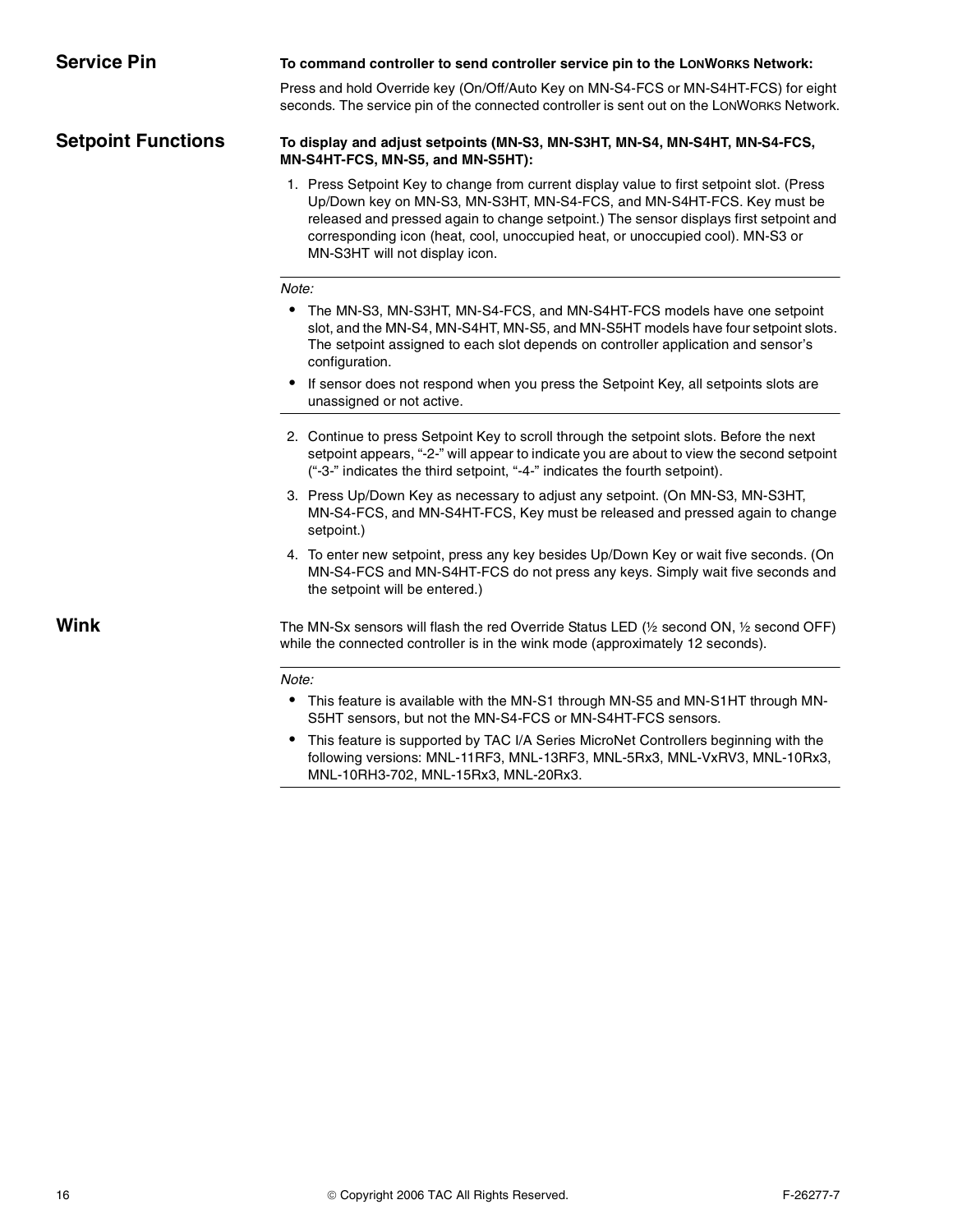# **LCD Icon Descriptions**

| <b>Icon</b>    | Name                  | <b>Description</b>                                                                                                                                                                                                                                                                        | Icon                             | <b>Name</b>                   | <b>Description</b>                                                                                                                                                                    |
|----------------|-----------------------|-------------------------------------------------------------------------------------------------------------------------------------------------------------------------------------------------------------------------------------------------------------------------------------------|----------------------------------|-------------------------------|---------------------------------------------------------------------------------------------------------------------------------------------------------------------------------------|
| $\circ$ F      | Degrees<br>Fahrenheit | Units are displayed in °F.                                                                                                                                                                                                                                                                | ⅏                                | Heat                          | The Heat Icon indicates that the controller is<br>in heat mode, or the heating setpoint is<br>being displayed.                                                                        |
| $^{\circ}C$    | Degrees<br>Celsius    | Units are displayed in °C.                                                                                                                                                                                                                                                                | 【 】                              | Cool                          | The Cool Icon indicates that the controller is<br>in cool mode, or the cooling setpoint is being<br>displayed.                                                                        |
| $\frac{9}{10}$ | Relative<br>Humidity  | Units are displayed in % of relative humidity.                                                                                                                                                                                                                                            | o,                               | Fan                           | The Fan Icon, along with the appropriate<br>Fan Speed Icon, indicates that the fan is on.                                                                                             |
| 軬              | Outdoor Air           | The Outdoor Air Icon indicates that outdoor<br>air temperature is displayed.                                                                                                                                                                                                              | $\approx$                        | Fan Speed<br>(1-Speed<br>Fan) | The Fan Speed Icons indicate the speed of<br>the fan. If the fan has one speed, the<br>appearance of three wavy lines indicates<br>that the fan is on.                                |
|                | Unoccupied            | The Unoccupied Icon indicates that the<br>unoccupied mode is active, or unoccupied<br>setpoints are displayed. This icon is not<br>displayed in the occupied mode.                                                                                                                        | $\approx$                        | Fan Speed<br>(2-Speed         | The Fan Speed Icons indicate the speed of<br>the fan. If the fan has a two speed selection,<br>the appearance of three wavy lines                                                     |
| <b>AUTO</b>    | Auto                  | The Auto Icon indicates that the controller is<br>in the auto mode.                                                                                                                                                                                                                       | $\sim$                           | Fan)                          | indicates high speed. The bottom wavy line<br>indicates low speed.                                                                                                                    |
|                | Off                   | The Off Icon indicates OFF for a mode or<br>fan selection.                                                                                                                                                                                                                                |                                  |                               | The Fan Speed Icons indicate the speed of<br>the fan. If the fan has a three speed                                                                                                    |
|                | On                    | The On Icon indicates ON. For example, the<br>On Icon may indicate that a connected<br>device is operating manually or that room<br>lights are on. The On Icon may represent<br>auxiliary heat during normal heat pump<br>operation or a possible selection in the fan<br>selection list. | $\approx$<br>$\approx$<br>$\sim$ | Fan Speed<br>(3-Speed<br>Fan) | selection, the appearance of three wavy<br>lines indicates high speed. The middle and<br>lower wavy lines indicates medium speed,<br>and the bottom wavy line indicates low<br>speed. |

| Table-3 TAC I/A Series MicroNet Sensor LCD Icon Descriptions <sup>a</sup> |  |
|---------------------------------------------------------------------------|--|
|---------------------------------------------------------------------------|--|

a LCD icons and icon definition vary depending on connected TAC I/A Series MicroNet Controller and its application. Refer to application documentation for more information.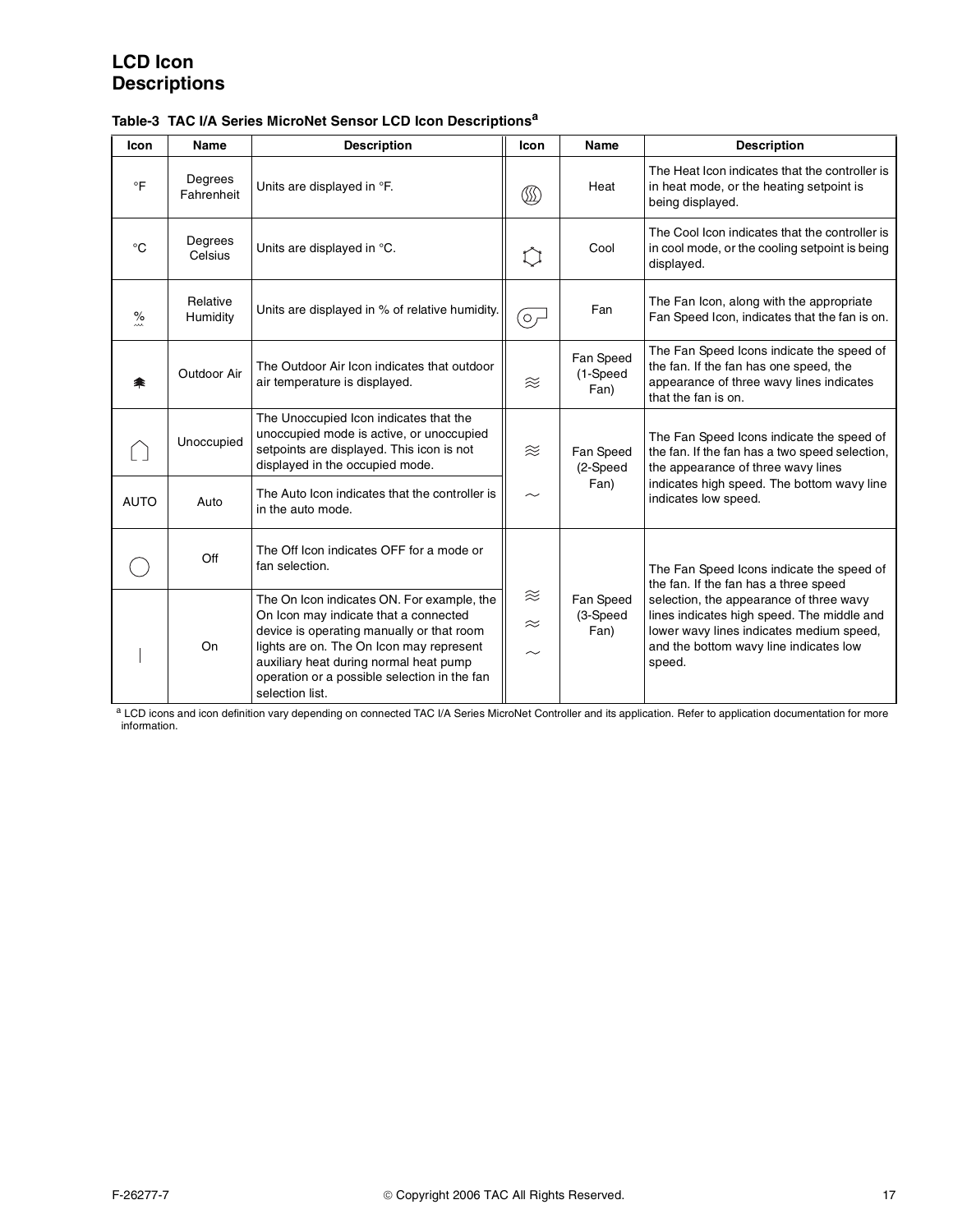# **Service**

| <b>Sensor Condition</b>                   | <b>Corrective Action</b>                                                                                                                                                                                                                                                                                                                                                                                                                                                                            |  |  |  |
|-------------------------------------------|-----------------------------------------------------------------------------------------------------------------------------------------------------------------------------------------------------------------------------------------------------------------------------------------------------------------------------------------------------------------------------------------------------------------------------------------------------------------------------------------------------|--|--|--|
| LCD remains blank.                        | Check sensor and controller wiring and correct, if necessary.<br>If wiring is okay, check to see if power is being applied to the<br>sensor by pushing the Override Key for less than four seconds.<br>If the Override LED lights up, the sensor is powered. If the<br>Override LED does not light up, the sensor may not be<br>receiving power. Check controller power to verify presence.<br>• If the above measures do not address the problem, download<br>a new application to the controller. |  |  |  |
| Sensor displays "Abn"<br>indefinitely.    | • Check the documentation to make sure the sensor model is<br>compatible with the controller application and then choose one<br>of the following options.<br>If the sensor and application are compatible, download a new<br>application to the controller.<br>If the sensor and application are incompatible, download an<br>application that is compatible with the sensor. Or, install a<br>sensor that is compatible with the controller application.                                           |  |  |  |
| All LCD icons light up and<br>remain lit. | • Check to see if the controller is constantly resetting and<br>correct, if necessary.<br>Check sensor and controller wiring and correct, if necessary.<br>If reset and wiring are okay, download a new application to the<br>controller.<br>• If the above measures do not address the problem, the<br>controller may need to be configured. For configuration<br>instructions, consult documentation associated with the<br>network management tool.                                              |  |  |  |

#### **Table-4 Troubleshooting**.

Components within TAC I/A Series MicroNet Sensors can not be field repaired. If there is a problem with a sensor, follow the steps below before contacting your local TAC office.

- 1. Make sure sensors are connected and communicating to desired devices.
- 2. Record precise hardware setup indicating the following:
	- Version numbers of applications software.
	- Controller firmware version number.
	- Information regarding the WorkPlace Tech Tool application program.
	- A complete description of difficulties encountered.